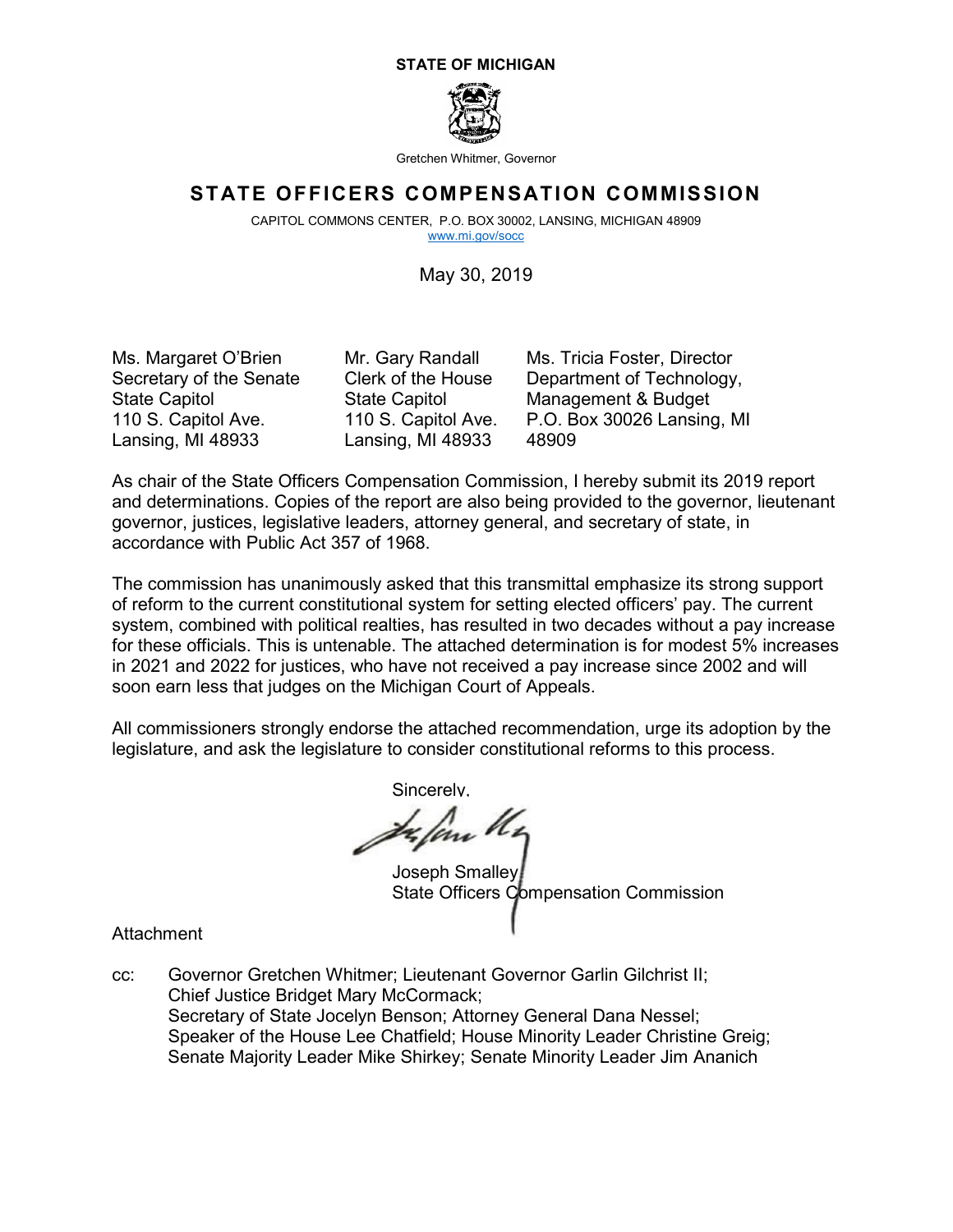**State of Michigan** 



# **2019 Report of the**

# **State Officers Compensation Commission**

**Members: Joseph Smalley, Chair**  (term expires 1/01/20)

> **Phyllis Browne**  (term expires 1/01/22)

> **Dan DeGrow**  (term expires 1/01/22)

> **James Hallan**  (term expires 1/01/20)

> **Gerald Hildenbrand**  (term expires 1/01/22)

> **Nancy Jenkins-Arno**  (term expires 1/01/20)

**Osama Siblani**  (term expires  $1/01/22$ )

**Secretary: Janine M. Winters, State Personnel Director**  (ex officio)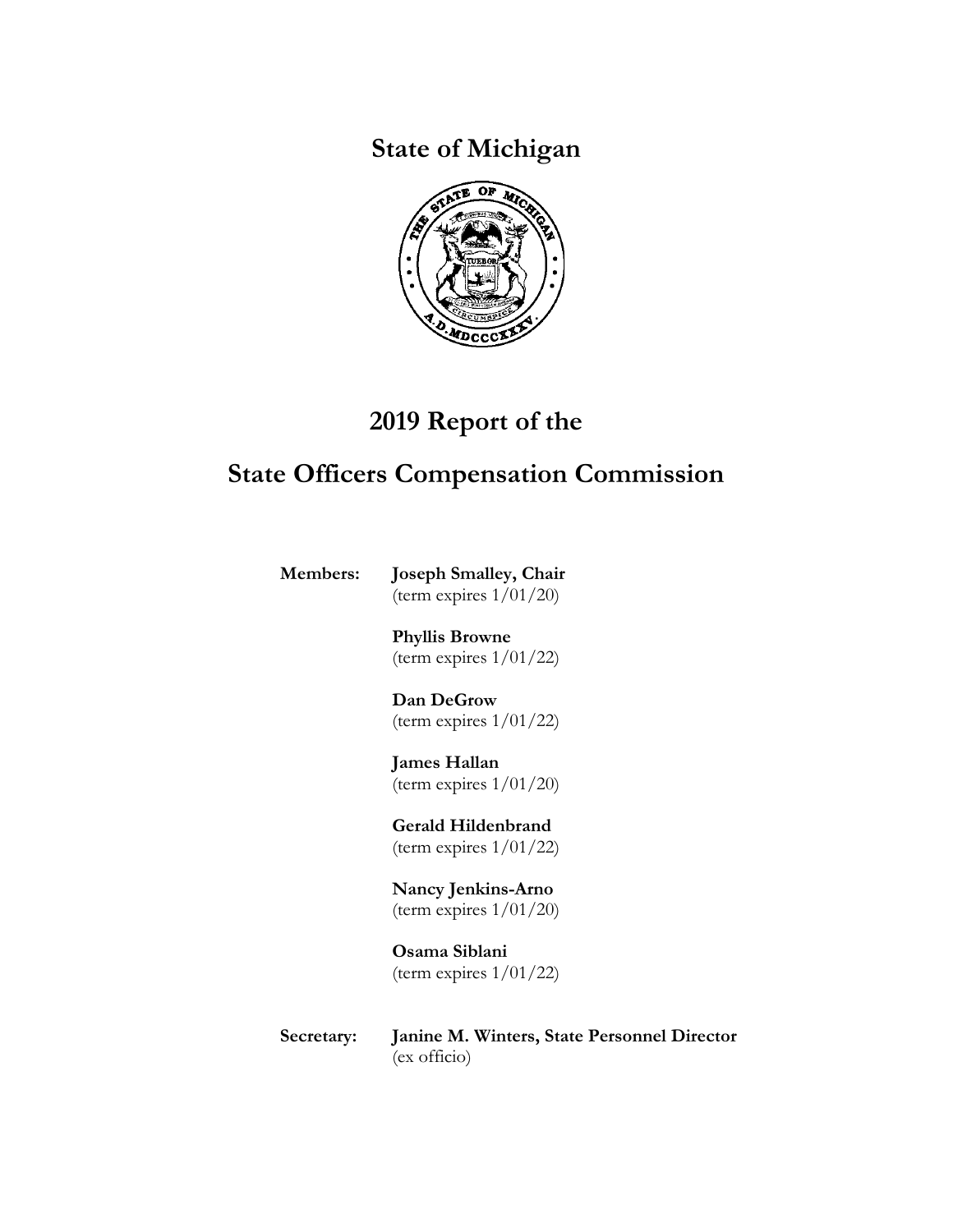#### **Executive Summary of 2019 SOCC Determinations**

 effective only if approved by a concurrent resolution adopted by a majority of both houses. The following determinations of the 2019 State Officers Compensation Commission will become

 **General Salary Adjustments:** In recognition of the fact that justices have not had a pay increase since individuals, the commission makes the following recommendations: 2002 and to recognize the importance of these offices and the impact of attracting highly qualified

**Effective 2021**, justices' salaries would increase by 5%. Salaries for the offices of legislator, governor, lieutenant governor, attorney general, and secretary of state would be unchanged. The resulting salaries for 2021 would be:

| Governor                | \$159,300 |
|-------------------------|-----------|
| Lt. Governor            | \$111,510 |
| Justice                 | \$172,841 |
| Legislator              | \$71,685  |
| <b>Attorney General</b> | \$112,410 |
| Secretary of State      | \$112,410 |

 **Effective 2022**, justices' salaries would increase by 5% and all other offices will continue unchanged:

| Governor                | \$159,300 |
|-------------------------|-----------|
| Lt. Governor            | \$111,510 |
| Justice                 | \$181,483 |
| Legislator              | \$71,685  |
| <b>Attorney General</b> | \$112,410 |
| Secretary of State      | \$112,410 |

 **Expense Allowances:** The expense allowances for the governor, lieutenant governor, and legislators would remain at current levels:

|              | 2021 Expense Allowance | 2022 Expense Allowance |
|--------------|------------------------|------------------------|
| Governor     | \$54,000               | \$54,000               |
| Lt. Governor | \$18,000               | \$18,000               |
| Legislator   | \$10,800               | \$10,800               |

**Legislative Supplements:** Supplemental salaries for legislative leadership would remain the same.

| <b>Leadership Position</b>     | 2021 and 2022 Annual Supplement |
|--------------------------------|---------------------------------|
| Speaker of the House           | \$24,300                        |
| Senate Majority Leader         | \$23,400                        |
| Minority Leader                | \$19,800                        |
| Majority Floor Leader          | \$10,800                        |
| Minority Floor Leader          | \$9,000                         |
| Appropriations Committee Chair | \$6,300                         |
| House Speaker Pro Tempore      | \$4,962                         |
| Senate President Pro Tempore   | \$4,962                         |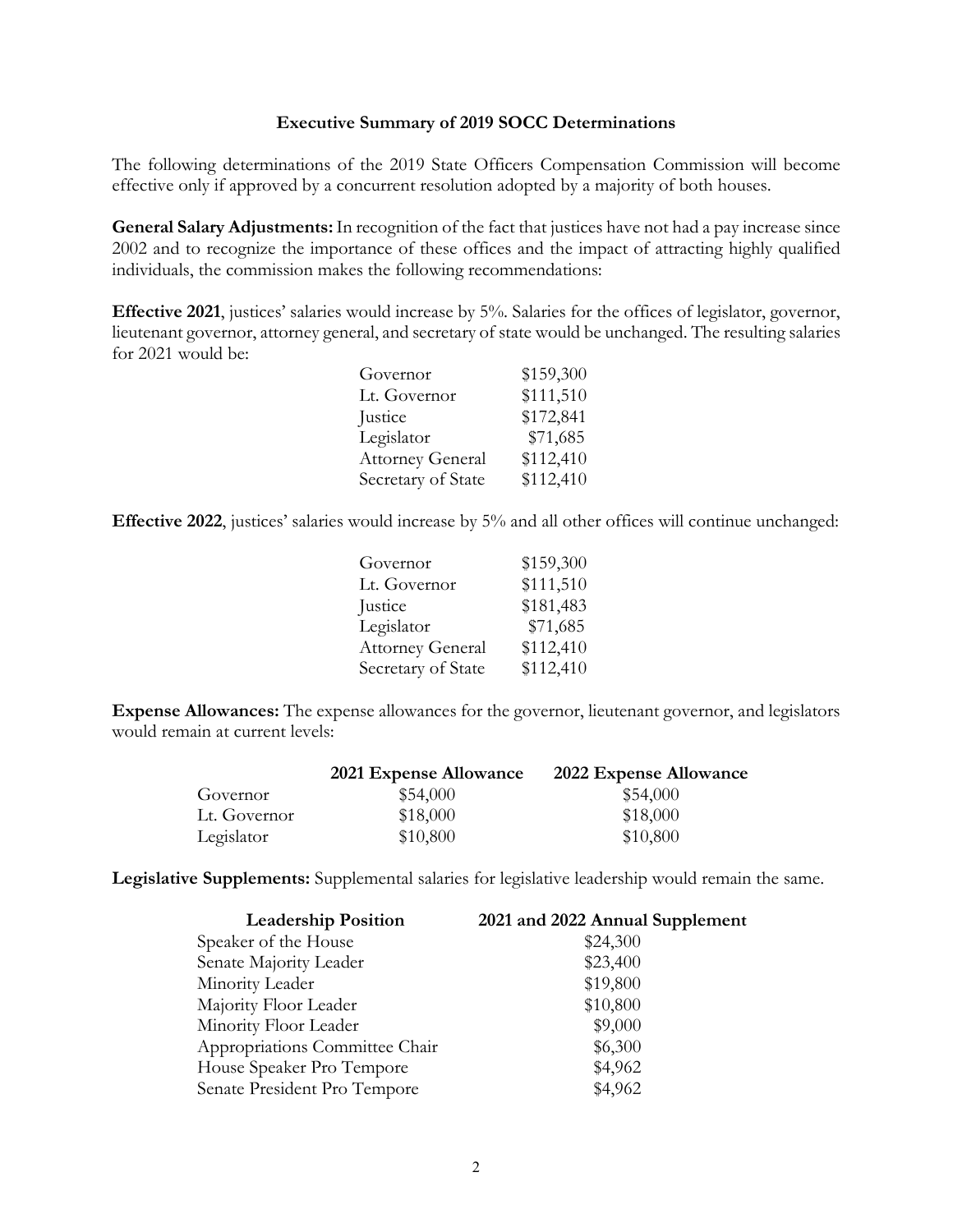## **Introduction**

 governor, lieutenant governor, attorney general, secretary of state, and justices. Meetings of the State Officers Compensation Commission (SOCC) were conducted to fulfill its constitutional mandate to make determinations for salaries and expense allowances of the legislature,

 Enabling legislation permits the commission to meet for up to 15 session days after January 31 each director of the Department of Technology, Management and Budget by June 15. odd-numbered year. SOCC determinations must be filed with both houses of the legislature and the

 SOCC determinations become the salaries and expense allowances only if approved by a concurrent resolution adopted by a majority of each house. The resolution may amend SOCC determinations to reduce the salary and expense allowance by the same proportion for all offices, but it cannot be amended to reduce the determinations below the amounts in place when the determinations were made. If approved by the legislature, salaries and expense allowances become effective for the legislative session after the next general election.

the officer in carrying out the responsibilities of state office. The commission's authority has been addressed by the attorney general and court decisions clarifying that the SOCC is limited to determining salaries and expense allowances. It has no authority to determine other fringe benefits, but it may consider the value of such benefits in considering compensation adjustments. Expense allowances determinable by the commission have been defined to mean normal, reimbursable personal expenses such as food, lodging, and travel costs incurred by

the officer in carrying out the responsibilities of state office.<br>Criteria historically used by the SOCC in its determinations include the jobs' responsibility levels, the compensation's effectiveness to attract individuals with the education and experience required, comparison with similar positions in other states and with positions of similar responsibility in the private and public sectors, the public sentiment, the financial condition of the state and outlook for the state's economy, and the cost of living.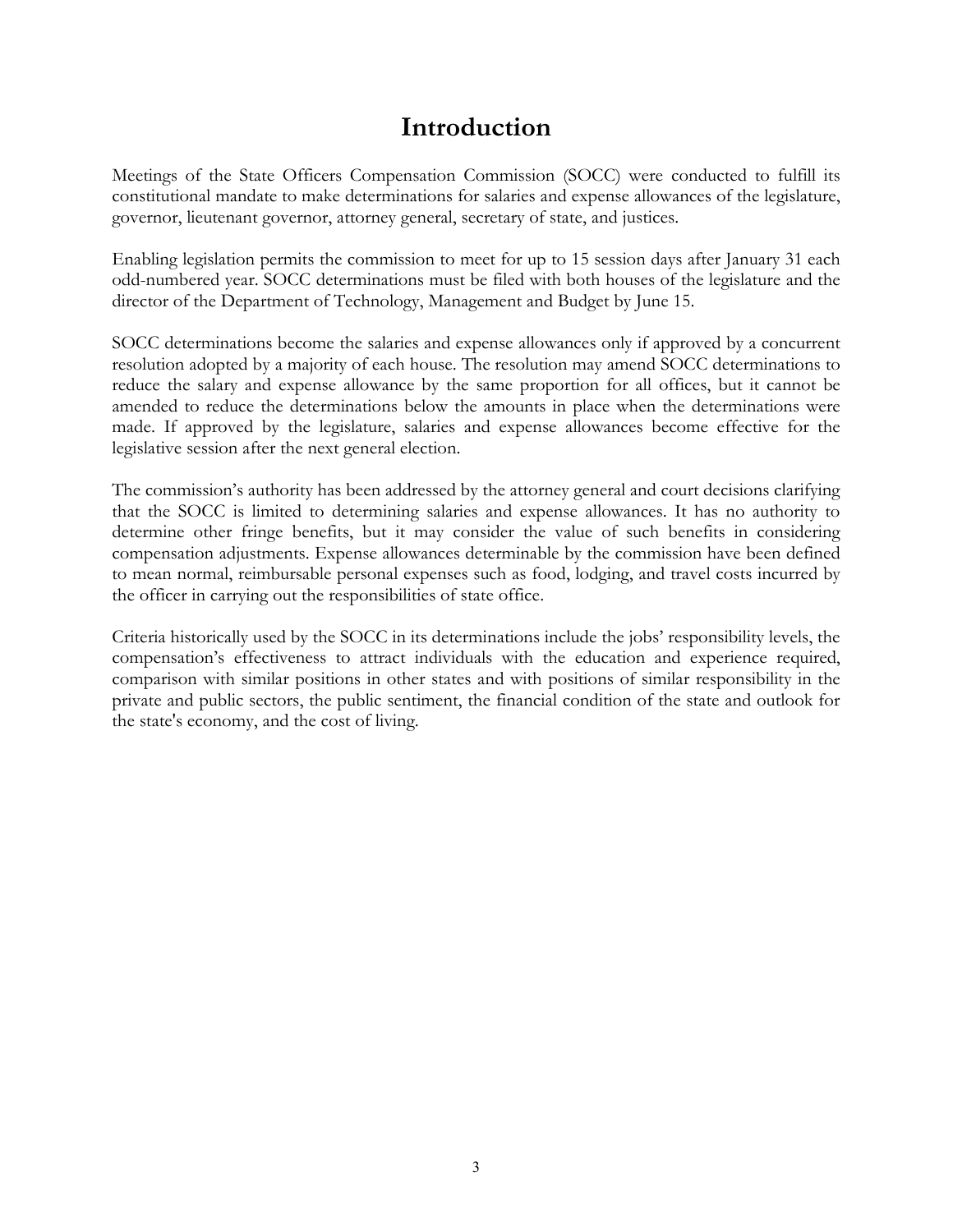### **2019 Process and Determinations**

The 2019 State Officers Compensation Commission held its first meeting on April 16, 2019 in Lansing. Chair Joseph Smalley called the meeting to order.

 The commission received testimony on Michigan's economic forecast from Eric Bussis from the ongoing costs limited to ongoing revenue. Department of Treasury and Terese Walsh from the State Budget Office. The presentation highlighted positive economic trends, including modest continued economic growth. National real GDP showed a 2.2% growth rate in the fourth quarter of 2018, and unemployment in Michigan has dropped from 14.6% in 2009 to 4.0% in 2019. Additionally, per capita personal income has shown good annual growth rates of around 3.4% since 2014. Key areas of focus for next year's budget, including infrastructure and educational funding, were highlighted. The budget is structurally balanced with

 states. The survey included data on the national ranking of salaries for Michigan's governor (12th), lieutenant governor (18th), justices (35th), legislators (4th), attorney general (36th), and secretary of state (18th). The commission was briefed by staff on the SOCC process and on a salary and benefits survey with comparative information on salary levels and benefits of the Michigan officials to counterparts in other

No interested parties requested to address the commission, although correspondence from Chief Justice Bridget McCormack asked the commission to again address a 19-year pay freeze for justices. The chief justice noted the effect of inflation on salaries over this period, cost-of-living increases received by state employees and other judges over this period, and political problems that have prevented any response to several previous recommendations of the commission to increase judicial pay rates.

In 2011, the commission recommended a 3% increase for justices in 2013 and another 3% increase in 2014. In 2013, the commission recommended a 3% increase for justices in 2015. In 2015, the commission recommended a 3% increase for justices in 2017 and another 3% increase in 2018. In 2017, the commission recommended a 10% increase for justices, along with all other elected officials except legislators, in 2019. The legislature has not acted on any of these recommendations.

 the last several commission determinations, commissioners asked staff to clarify their ability to clarification from the attorney general on its authority to make split determinations that the legislature After a brief discussion of the political realities that have resulted in the legislature failing to consider structure recommendations to increase opportunities for legislative adoption. Staff summarized constitutional and statutory language but indicated that legal advice would need to come from the attorney general. By unanimously adopted motion, the commission authorized staff to request could adopt in part or modify. The meeting was then adjourned.

The commission received division-level advice indicating that while the commission could structure its determinations between years and officers as it saw fit, any action by the legislature adopting or modifying the determinations would need to either adopt the entire proposal or implement any modification of recommended increases in a way that affected all offices equally and proportionally.